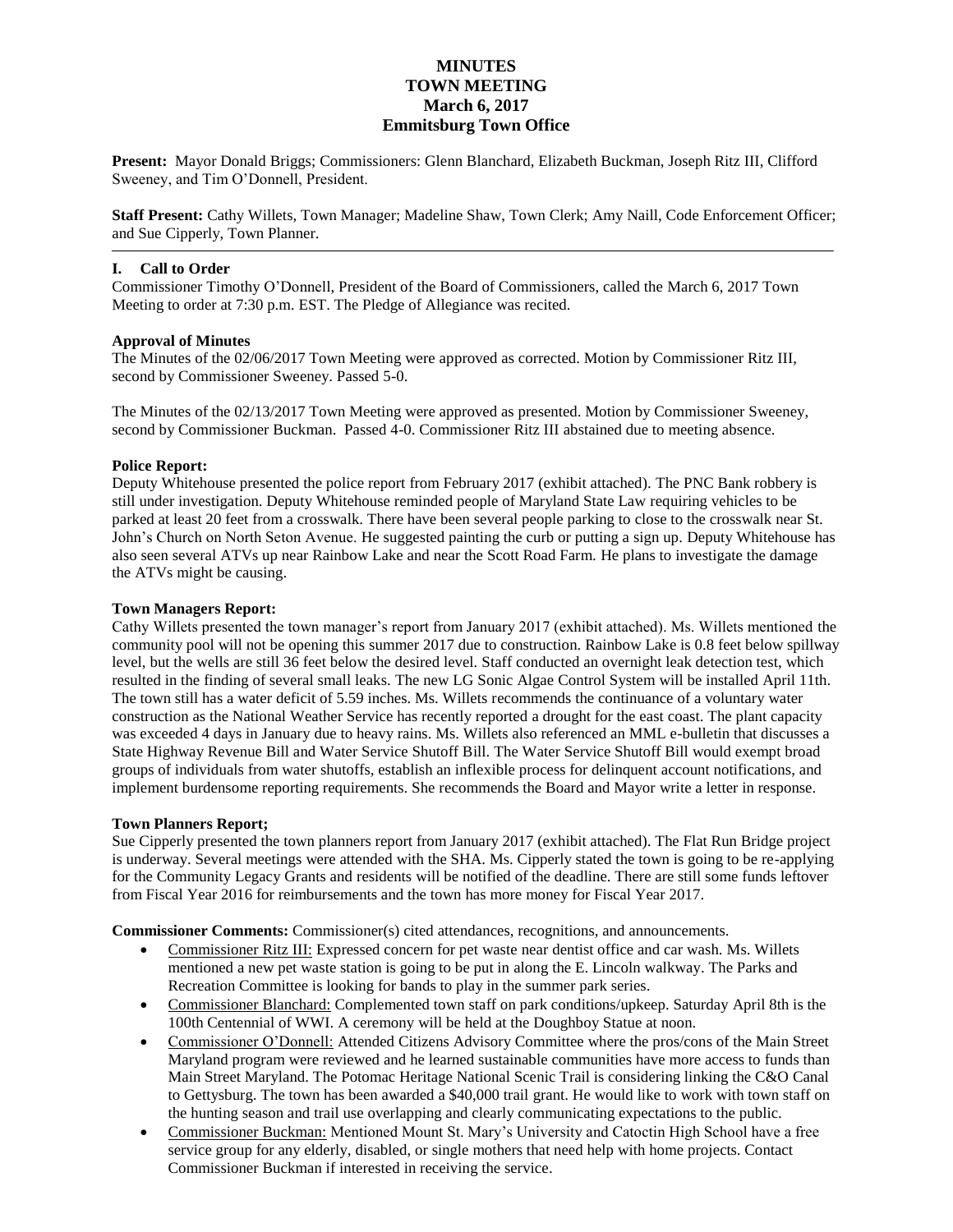#### **Mayor's Comments:**

Mayor Briggs attended numerous meetings in February 2017. Mayor Briggs is looking into getting an Emmitsburg Boys and Girls Club. He met with representative of Vigilant Hose. Expressed desire to give the Vigilant Emergency Response team ease of access during the current State High Administration project. The town has an agreement with the Frederick County Department of Solid Waste. The renewal period is approaching. The town can either adopt its own multi-million dollar solid waste plan or stay with Frederick County. Since the pool is closed, there will be 3 pool parties in the park over the summer.

*Note*: Agenda shifted due to the number of residents/ business owners in attendance for the SHA presentation.

#### **II. Agenda Items**

Agenda #1-Update from SHA About the Proposed Urban Reconstruction Project: Joseph Gentile, Design Engineer with the State Highway Administration (SHA), presented the update on the Proposed Urban Reconstruction Project (PowerPoint attached). The project will upgrade the Town Square on MD 140 (Main Street) from Creamery Road to Timbermill Run and on Seton Avenue from Lincoln Avenue to North Avenue. The project features construction of sidewalks, curbs, gutters, decorative crosswalks, landscaping, and intersection resurfacing. Construction is expected to finish by early summer 2018. There will be temporary sidewalk closures, on-street parking restrictions, impacts to driveways, and a two weekend road closures on Main Street. SHA will coordinate with residents and property owners. If there are any questions, contact Joseph Gentile or Sherry Waselchalk, SHA Project Engineer. The SHA website, www.roads.Maryland.gov, also has project details. Closures will occur when schools are on summer break and will most likely start Friday evenings and last over the weekend. The detours will be clearly marked. Commissioner Sweeney expressed desire for closures to occur after July 4th so community heritage day will not be impacted.

#### **Public Comments:**

*John Working, 804 W. Main St.* - would like to know if there will be parking in front of his house and if the large tree in front of 810 W. Main St. will be cut down. Joseph Gentile (SHA) stated there will not be parking on the westbound side (in front of 804 W. Main St.), but there will be parking across the street on the eastbound side. Rich Wilkie, Landscape Architect Team Leader for districts 4, 6, 7, said he recommended the removal of that tree. *Tyler Oyler & Lauren Beacham, 700 W. Main St*. - expressed concern for new town sidewalks in relation to a historical fence they just restored. The fence foundation is attached to the brick sidewalks that will be ripped out. They would like to know who will bear responsibility for damage to fence foundation if it occurs. John Gover (SHA) stated there is a preconstruction survey for home foundations and fence foundations. The damaging of any foundation is the responsibility of the contractors. The contractors will contact residents and take pictures. *Donald Sonn, 2 W. Main St.* - would like to have contractor's schedules for client parking and overflow parking. Ed Poffenberger (SHA) reported SHA is still waiting for contractor schedules, but as soon as it's received residents will be notified. In addition, Sherry Waselchalk will have a field office on Creamery Road for questions. Commissioner O'Donnell inquired about getting a visual graphic to show the location/date of work. Commissioner Sweeney recommended putting the graphic in the old town office window and using the pool parking lot for overflow parking. *Bob Ott, 5 W. Main St.* - would like to know if the businesses will have handicap ramps installed. John Gover (SHA) said if it's an existing handicap entrance it will be maintained; SHA will not install new non-existing ramps. If the business puts a handicap ramp in now, it will be maintained. *Jim Hoover, 706 W. Main St*. - wants to maintain accessibility on property. Joseph Gentile (SHA) stated the curb will be 3 inches high, the sidewalk will be 5 feet wide, there will be no parking in front of property, but the slope will be tied into the accessibility. *June Hardman, 807 W. Main St.* does not understand map/letter she got. Joseph Gentile (SHA) clarified the letter is proposing to build a new sidewalk/curb in front of her property and it should not impact parking. *Dr. Mike Hargadon 7-9 E. Main St.*  concerned about PVC pipes concreted into his basement. If the pipes get damaged during construction, his basement could be flooded. He would also like to know the extent pedestrian traffic will be impacted. John Gover (SHA) mentioned Sherry Waselchalk and the contractor will meet with Dr. Hargadon about the PVC pipes. Ed Poffenberger (SHA) said it should only take about 2-3 days and a schedule will be given. *Donald Sonn, 2 W. Main St.* - wants to know if there will be new parking meters. Ms. Willets stated the town is researching new meters, but the town will probably keep what it has for now. A new meter is about \$15,000. *Harold Craig, 101, 103, 105 W. Main St.* - wants to know what will happen in front of his house. Joseph Gentile (SHA) stated trees will be replaced and a new sidewalk will be put in. Commissioner Buckman expressed desire to have a blue road stripe from the Doughboy Statue to Jubilee to show support for service members (officers, etc.). Sam DeLaurance (SHA) stated SHA is looking into it because there are certain Maryland State Vehicle Laws that establish guidelines for road lines, but he will let the town know if anything changes. Mayor Briggs thanked the SHA and looks forward to having sidewalks connecting the town in spring 2018.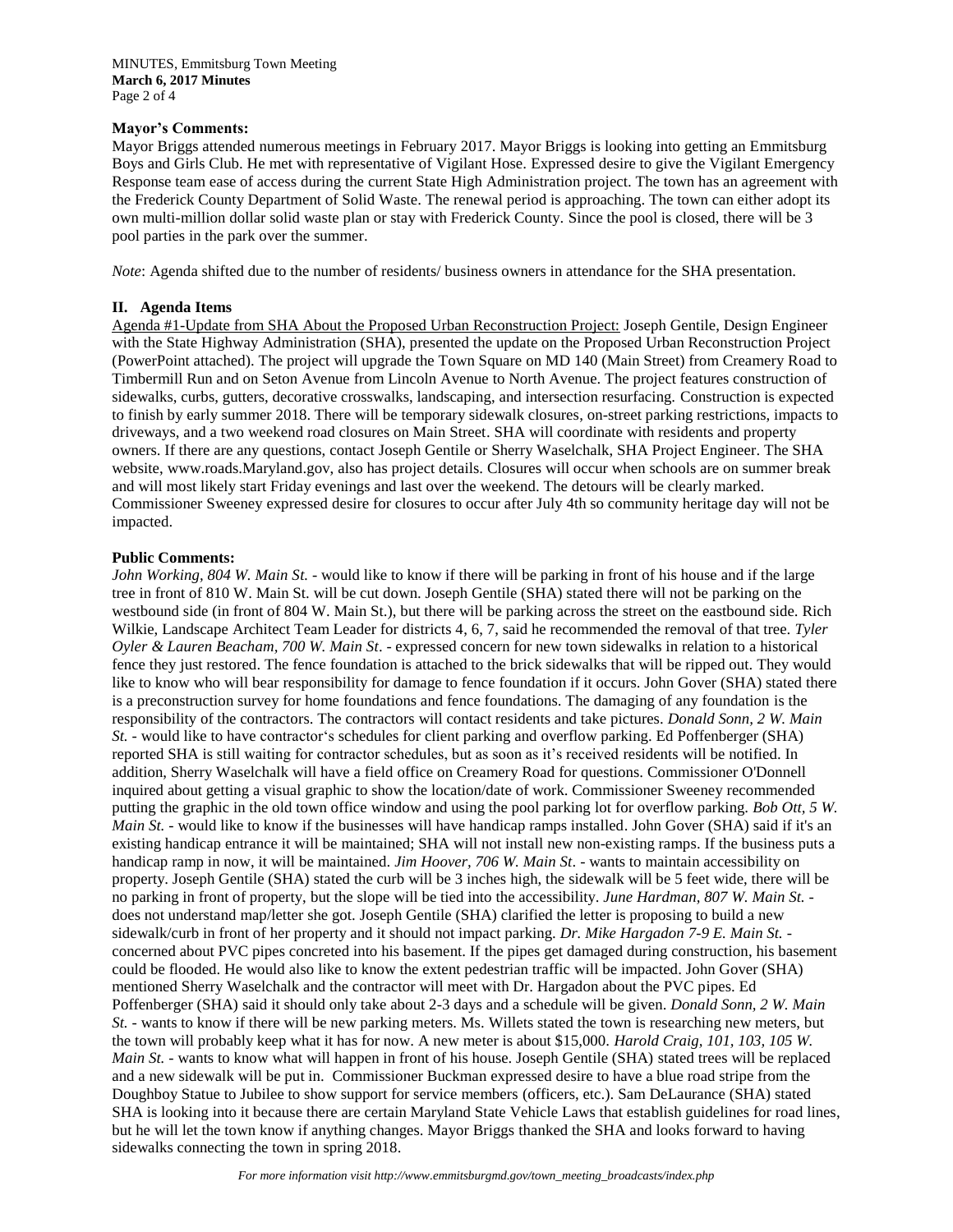Agenda #2- Human Resource Presentation on Performance Evaluations and Staff Salaries: Presented by Amanda Haddaway, HR Consultant for the Town (PowerPoint attached). Ms. Haddaway stated many organizations are moving away from a numeric performance review system to a goal oriented system because it helps employees grow and understand expectations. Ms. Haddaway is requesting the Boards approval for the new performance evaluation which will replace the form listed in Ordinance 2.50.020. Commissioner O'Donnell expressed concern over the draft performance review question "what were your goals this past year? Did you achieve these goals? If not, why?" Commissioner O'Donnell would like to ensure unobtainable goals that employees have no control over will not cause reprimanding. Ms. Willets stated the proposed form holds both ends accountable. Commissioner O'Donnell would like modification to the "what are your goals?" section.

### **Motion: Motion to accept the Town Staff Performance Evaluation with modifications as presented.** Motion by Commissioner Ritz III, second by Commissioner Blanchard. **Vote: 4-0 in Favor.** Commissioner Buckman absent.

*Staff Salaries:* Ms. Haddaway stated the compensation matrix is currently 12x12 (144 options), which she believes is too complicated for the current staff size of about 20 employees. Ms. Haddaway would like permission to create a new compensation matrix based on salary benchmarking, determine where employees fall on the new matrix, and develop a new compensation philosophy based on market rates. Commissioner Sweeney stated it would be difficult for the town to compete with other larger municipalities without raising taxes. Ms. Willets stated this process was initiated because the Board had asked for salary chart information during a closed budget meeting. The current problem is once you hit step 12 in the current chart you cannot grow anymore. Commissioner O'Donnell expressed concern with raising salary rates but not increasing responsibilities and the raise of taxes that would coincide. He stated scale switching should only occur if an employee pursues more education or they grow in their responsibilities. The Board would like a modified compensation matrix with larger bands without comparing current salaries to other municipalities.

# **Administrative Business**

 Update on the Emmitsburg Dog Park: Sue Cipperly, Town Planner, presented the updates on the Emmitsburg Dog Park. Ms. Cipperly stated the town is looking at an 80 x 200 ft. and an 80 x 150 ft. size with a section for large and small dogs. A request for proposal will be completed for brush clearing and construction (i.e. fencing, gravel, etc.). There are POS funds for \$13,000 that will be used for basic construction. There is a brochure the town would like to use for fundraising to purchase dog park amenities. The Mayor is reaching out to businesses for donations. Commissioner O"Donnell complemented Madeline Shaw, Town Clerk, on the brochure design.

**Motion:** To support the Emmitsburg Dog Park Campaign fundraising and social media promotion. Motion by Commissioner Blanchard, second by Commissioner Sweeney. **Vote: 4-0 in Favor.** Commissioner Buckman absent.

- Town Pool Upgrades for Consideration: Cathy Willets, Town Manager, presented the upgrades for consideration. The items she reviewed…
	- o New LED in-pool lighting (8 lights): \$13,200
	- o New diving board with stand and required safety handrails: \$5,250
	- o Closed vortex slide with ladder: \$27,500
	- o Closed vortex slide with steps: \$36,500.

Ms. Willets mentioned only 2 slides were approved by the Health Department. If a new diving/sliding board is added, there will be the additional charge of removing/replacing concrete at \$15 a sq/ft. The Board determined to pursue pool lighting and to pursue a diving board at a later time.

 Proclamation: April as National Child Abuse Prevention Month: Cathy Willets mentioned the Frederick County Child Abuse Advocacy Center would like to make April Child Abuse Prevention Month. The center would plant blue pinwheels in front of the Emmitsburg Community Center and speak at the April 3<sup>rd</sup> Town Meeting. **Motion:** To accept the proclamation making April National Child Abuse Prevention Month. Motion by Commissioner Blanchard, second by Commissioner Ritz III.

**Vote: 4-0 in Favor**, Commissioner Buckman absent.

# **Consent Agenda:**

Appointment of Carolyn Miller and Martin Miller to the Parks and Recreation Committee, 03/15/2017 - 03/15/2019. **Vote 4-0 in Favor**, Commissioner Buckman absent.